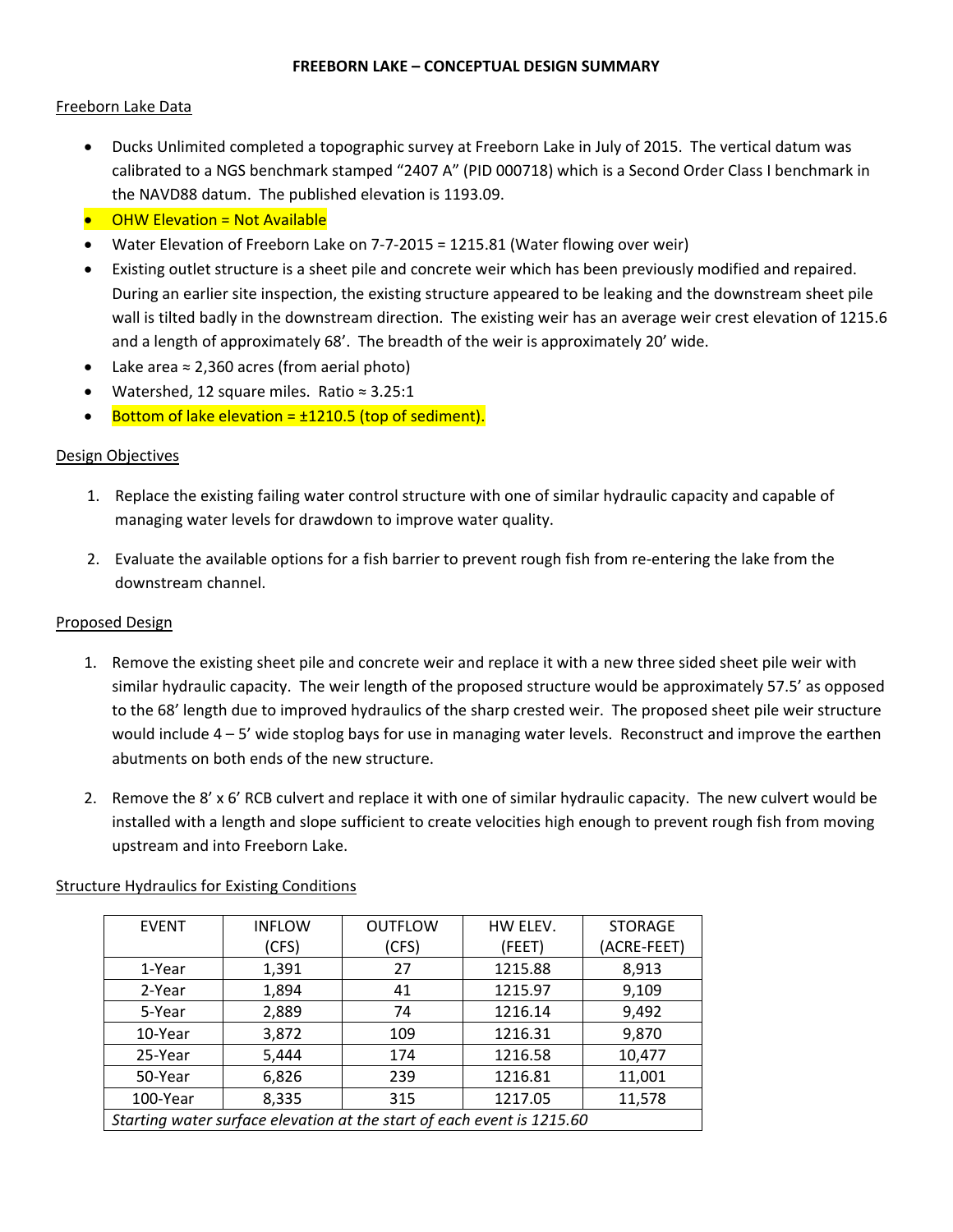# Structure Hydraulics for Proposed Conditions

| <b>EVENT</b>                                                           | <b>INFLOW</b> | <b>OUTFLOW</b> | HW ELEV. | <b>STORAGE</b> |  |
|------------------------------------------------------------------------|---------------|----------------|----------|----------------|--|
|                                                                        | (CFS)         | (CFS)          | (FEET)   | (ACRE-FEET)    |  |
| 1-Year                                                                 | 1,391         | 27             | 1215.88  | 8,913          |  |
| 2-Year                                                                 | 1,894         | 41             | 1215.97  | 9,109          |  |
| 5-Year                                                                 | 2,889         | 74             | 1216.14  | 9,492          |  |
| 10-Year                                                                | 3,872         | 111            | 1216.31  | 9,870          |  |
| 25-Year                                                                | 5,444         | 179            | 1216.58  | 10,474         |  |
| 50-Year                                                                | 6,826         | 244            | 1216.81  | 10,997         |  |
| 100-Year                                                               | 8,335         | 322            | 1217.05  | 11,572         |  |
| Starting water surface elevation at the start of each event is 1215.60 |               |                |          |                |  |

# Estimated Drawdown Time

| <b>Total</b>      | 35 days  |         |
|-------------------|----------|---------|
| $1211.5 - 1210.5$ | 5.2 days | 157 cfs |
| $1212.5 - 1211.5$ | 5.4 days | 305 cfs |
| $1213.5 - 1212.5$ | 7.3 days | 305 cfs |
| $1214.5 - 1213.5$ | 8.2 days | 305 cfs |
| $1215.6 - 1214.5$ | 9 days   | 339 cfs |
| Increment         | Time     | Max. Q  |

Drawdown estimate is based on removing 1.5' of boards at the start of drawdown and then removing 1.0' of boards when water elevation is at 0.5' above last stoplog. Drawdown estimate also assumes no inflows during *the drawdown period.*

# Estimated Refill Time

Assuming average monthly precipitation and average monthly evaporation, it is estimated that Freeborn Lake would likely refill within 2 years of a complete drawdown. This is based on averages and could vary given a wet year or an extremely dry year.

# Questions/Discussion Items

1.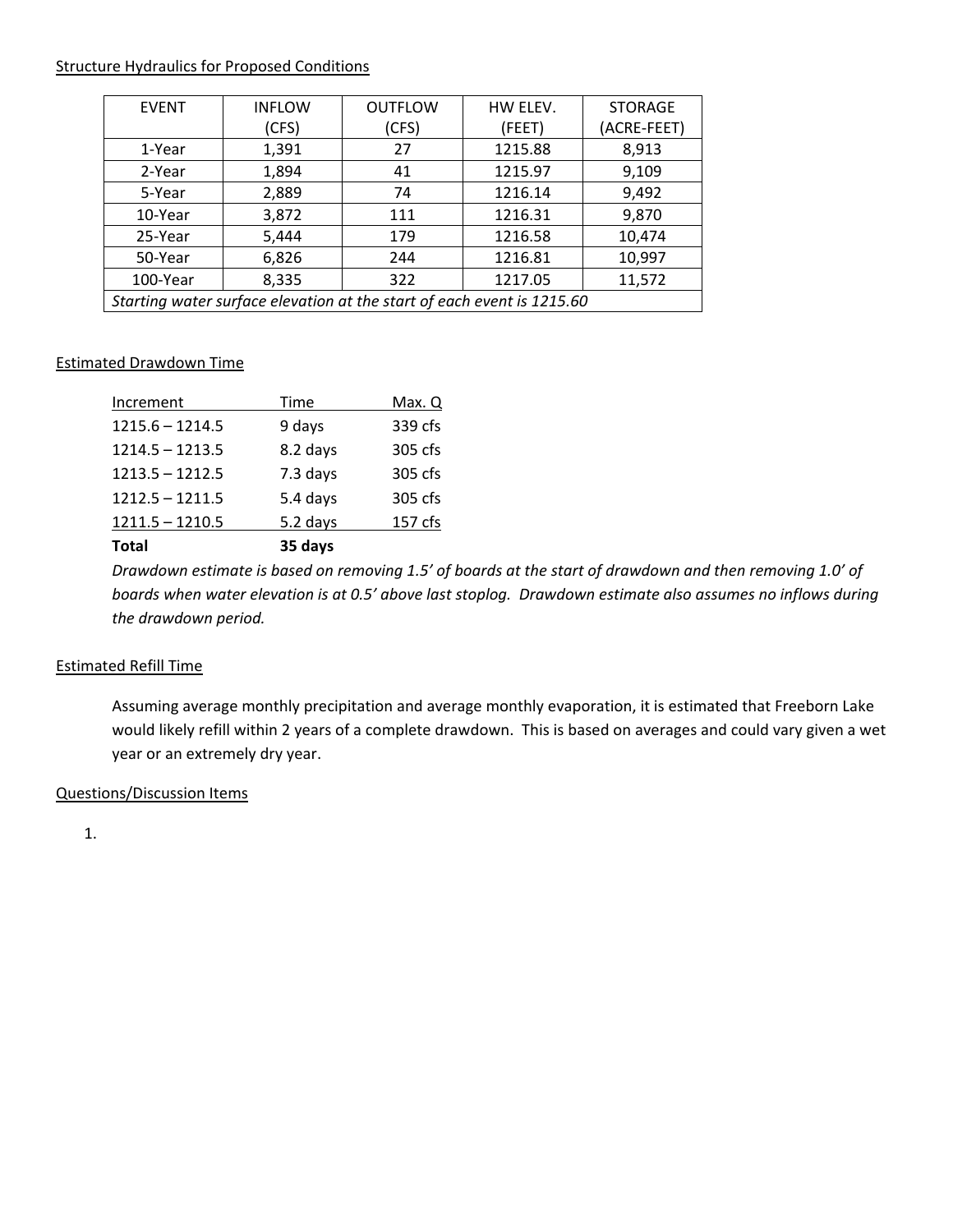